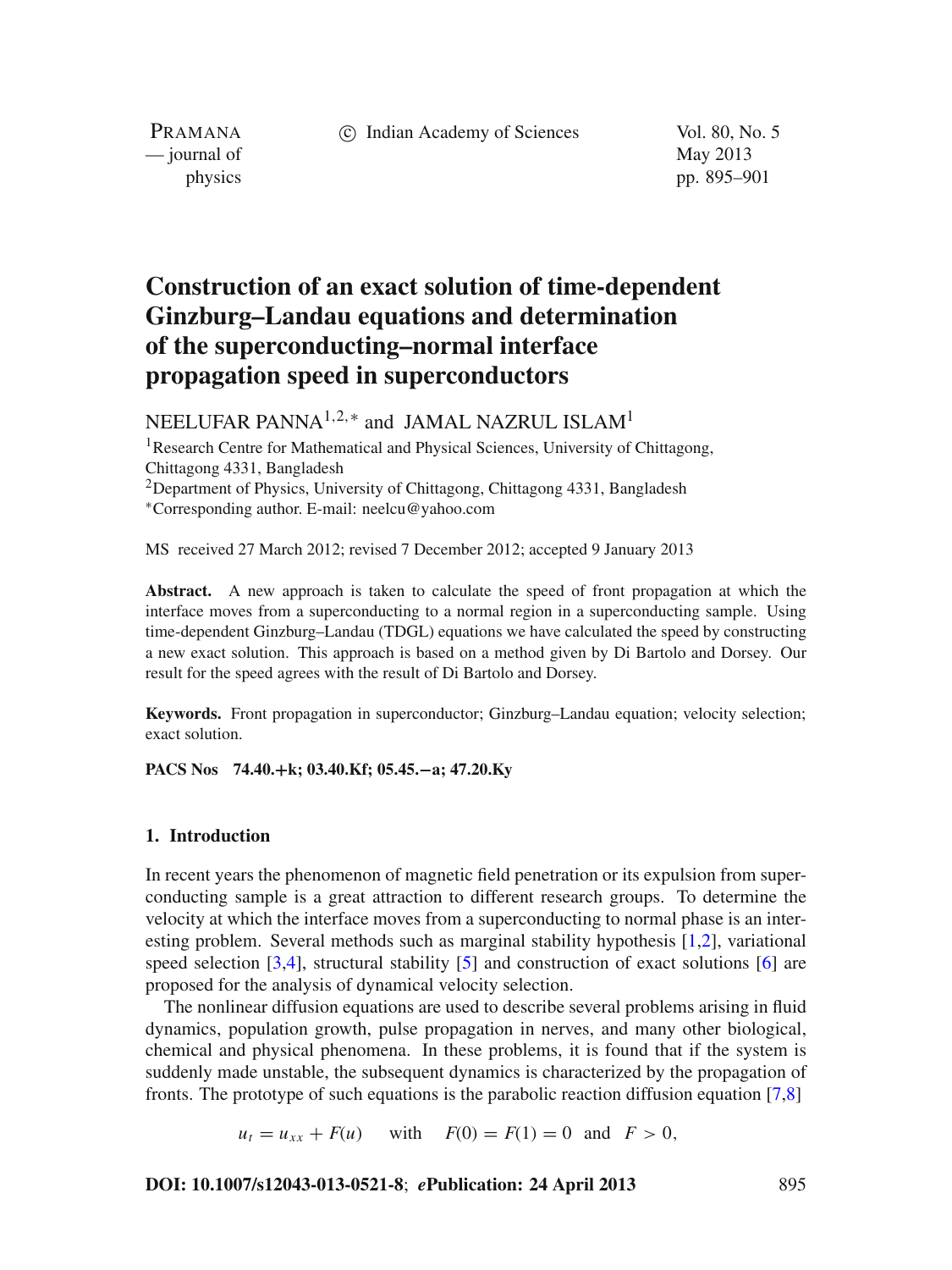where the subscripts denote derivatives. The nonlinear term  $F(u)$  is such that there exist two steady states, one stable and the other one unstable. As shown rigorously in the classic work of Aronson and Weinberger [\[9\]](#page-6-8), for positive reaction terms  $F(u) > 0$ sufficiently localized initial conditions evolve into travelling wave fronts of the form  $u(x, t) = U(x - vt)$  connecting the stable state  $u = 1$  at  $x = -\infty$  to the unstable state  $u = 0$  at  $x = -\infty$ . The speed at which the front propagates in the minimum speed v is bounded below and above is estimated as  $2\sqrt{F'(0)} \le v \le 2 \sup \sqrt{F(u)/u}$ , so that for the special case of the Fisher–Kolmogorov equation,  $F(u) = u - u^3$ , the selected speed  $v =$ 2. It is found that the velocity of the selected front also depends on the discretization of the continuous partial differential equation [\[10](#page-6-9)].

For the evolutionary description of the system between two homogeneous equilibrium states, it is necessary to embed a superconducting sample in a stationary applied magnetic field equal to the critical field  $H<sub>C</sub>$ . The magnetic field is rapidly removed. Then the planar superconducting–normal interface is dynamically unstable and propagates toward the normal phase, thereby expelling any trapped magnetic flux [\[11\]](#page-6-10). As a result, the sample is in the Meissner state. It has been considered that the interface remains planar during all the processes. For type-I superconductor, in the spinodal regime the spinodal growth proceeds by a phase-slip process, i.e., the leakage of the order parameter occurs in the spinodal regime, resulting in flux trapping at intermediate times. The speed of the superconducting–normal front is controlled by this trapped magnetic flux in the front.

The purpose of this paper is to develop an insight into the front propagation speed in superconductors. In  $\S$ 2, we have presented the detailed procedure for constructing an exact solution of the time-dependent Ginzburg–Landau (TDGL) equations for superconducting fronts. The starting points are the TDGL equations comprising a coupled equation for the density of superconducting electrons and the local magnetic field. Section [3](#page-5-0) provides the results of the calculations for superconducting order parameter, vector potential and magnetic field and presents some properties of the solutions.

## <span id="page-1-0"></span>**2. Theory**

Dorsey [\[12\]](#page-6-11) has given an interesting account of the dynamics of interfaces in superconductors. One of the important aspects of this phenomenon [\[13](#page-6-12)[,14\]](#page-6-13) is that there is a competition between dynamic instability [\[15\]](#page-6-14) which promotes the growth of a highly ramified interface, and surface tension, which favours a smooth interface. An important point that has emerged is that surface tension anisotropy has a major effect on the morphology of this phenomenon [\[13](#page-6-12)[,14\]](#page-6-13).

<span id="page-1-2"></span>In dimensionless units [\[12](#page-6-11)] the one-dimensional TDGL equations in this case reduce to

<span id="page-1-1"></span>
$$
\partial_t f = \frac{1}{\kappa^2} \partial_x^2 f - q^2 f + f - f^3 \tag{2.1}
$$

$$
\bar{\sigma} \partial_t q = \partial_x^2 q - f^2 q. \tag{2.2}
$$

Here, the quantity *f* is the magnitude of the superconducting order parameter  $\psi$ , *q* is the gauge-invariant vector potential connected to the magnetic field as  $h = \frac{\partial q}{\partial x}$ ,  $\bar{\sigma}$ is the dimensionless normal state conductivity which is the ratio of the order parameter diffusion constant,  $D_{\psi} = \hbar/2m\gamma$  ( $\gamma$  is the order parameter relaxation time, *m* is the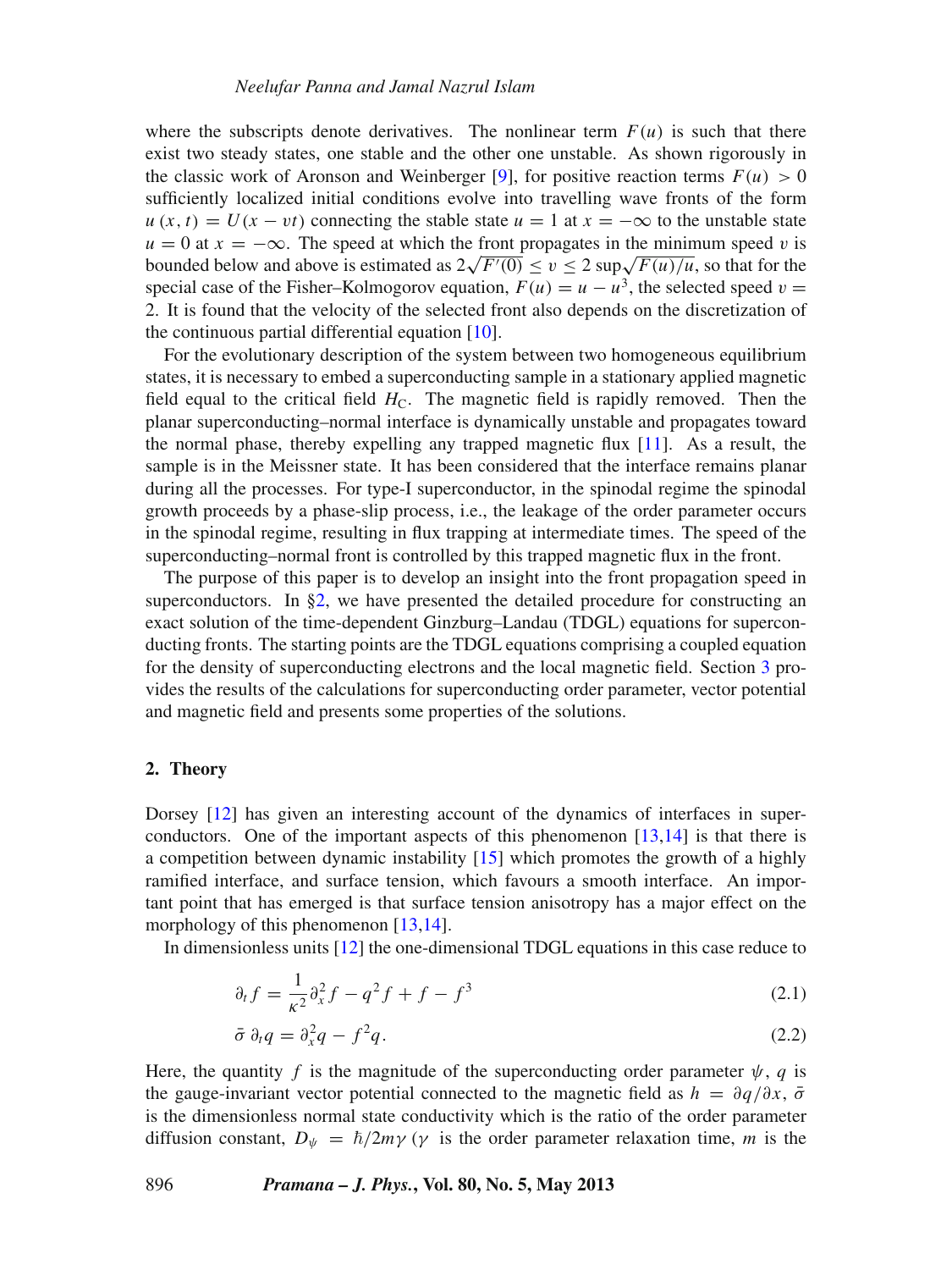mass of a Cooper pair) to the magnetic field diffusion constant  $D_h = 1/4\pi\sigma^{(n)}$  and  $\kappa$ is the Ginzburg–Landau parameter. The steady travelling wave solution for the TDGL equations can be written in the forms

$$
f(x, t) = F(x - vt) = F(X)
$$

and

<span id="page-2-0"></span>
$$
q(x, t) = Q(x - vt) = Q(X),
$$

<span id="page-2-1"></span>where  $X = x - vt$  with  $v > 0$ . Then eqs [\(2.1\)](#page-1-1) and [\(2.2\)](#page-1-2) become

$$
\frac{1}{\kappa^2}F'' + vF' - Q^2F + F - F^3 = 0
$$
\n(2.3)

$$
Q'' + \bar{\sigma}vQ' - F^2Q = 0. \tag{2.4}
$$

Di Bartolo and Dorsey [\[6\]](#page-6-5) were interested in calculating the propagating speed, and they used the ansatz like:

<span id="page-2-7"></span>
$$
F + Q = 1.\tag{2.5}
$$

This ansatz is satisfied only for  $\kappa = 1/\sqrt{2}$  and  $\sigma = 1/2$ . Upon substituting this ansatz in eqs  $(2.3)$  and  $(2.4)$ , they have

$$
F'' + \frac{v}{2}F' + F^2 - F^3 = 0.
$$
\n(2.6)

By using the reduction of order method given by Saarloos [\[2\]](#page-6-1) they constructed an exact solution for a particular set of parameters giving front speed  $v = 1.4142$ . These parameters are the order parameter and the vector potential given by

<span id="page-2-6"></span>
$$
F(X) = \frac{1}{e^{X/\sqrt{2}} + 1}, \quad Q(X) = \frac{1}{e^{-X/\sqrt{2}} + 1}.
$$
 (2.7)

<span id="page-2-3"></span>For our next step, we make a minor contribution to the interface problem by considering the following generalized Ginzburg–Landau equation:

<span id="page-2-2"></span>
$$
(1 + \beta^2) F'' + vF' - Q^2 F + a_1 F + a_2 F^2 + a_3 F^3 = 0,
$$
\n(2.8)

$$
Q'' + \sigma_0 Q' - F^2 Q = 0,\t\t(2.9)
$$

(taking  $1/\kappa^2 = 1 + \beta^2$  and  $\bar{\sigma} v = \sigma_0$ ). Here,  $a_1, a_2$ , and  $a_3$  are constant parameters to be determined.

As we shall show, these parameters can be chosen to lead to an exact solution for *F* and *Q*, which is physically acceptable. Let us write

<span id="page-2-4"></span>
$$
F(X) = \frac{1}{1 + \alpha e^{\xi X}} \quad \text{and} \quad Q(X) = \frac{\alpha \beta e^{\xi X}}{1 + \alpha e^{\xi X}},
$$
 (2.10)

where  $\alpha$  is any arbitrary constant in front solution.

We show that the solutions satisfy eqs  $(2.8)$  and  $(2.9)$  if the order parameter and vector potential satisfy eq. [\(2.10\)](#page-2-4).

<span id="page-2-5"></span>
$$
F' = \frac{-\alpha \xi e^{\xi X}}{(1 + \alpha e^{\xi X})^2}
$$
(2.10a)

*Pramana – J. Phys.***, Vol. 80, No. 5, May 2013** 897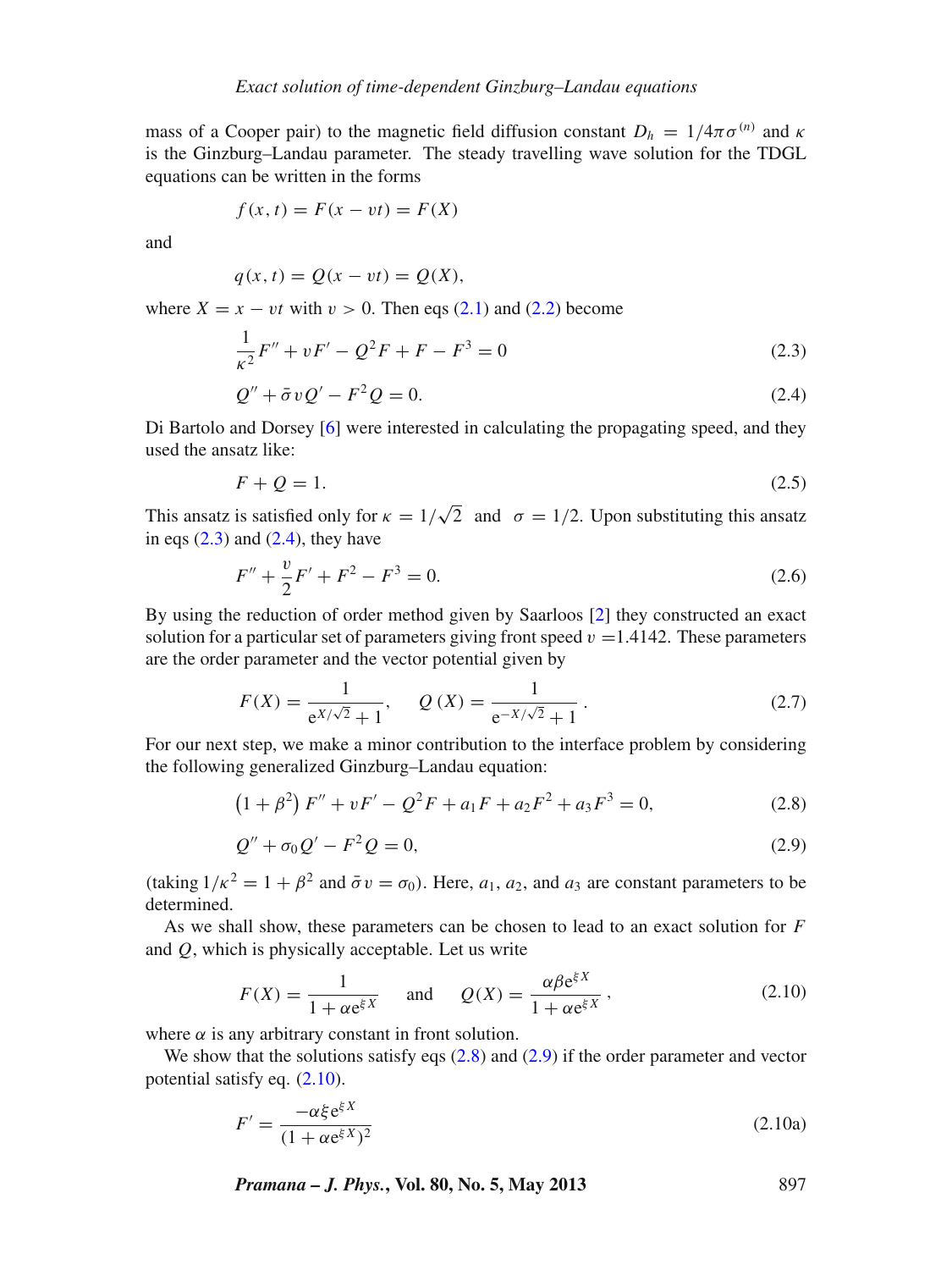*Neelufar Panna and Jamal Nazrul Islam*

$$
F'' = \frac{\alpha^2 \xi^2 e^{2\xi X} - \alpha \xi^2 e^{\xi X}}{(1 + \alpha e^{\xi X})^3}
$$
(2.10b)

$$
Q' = \frac{\alpha \beta \xi e^{\xi X}}{(1 + \alpha e^{\xi X})} - \frac{\alpha^2 \beta \xi e^{2\xi X}}{(1 + \alpha e^{\xi X})^2}
$$
(2.10c)

and

<span id="page-3-0"></span>
$$
Q'' = \frac{\alpha \beta \xi^2 e^{\xi X}}{(1 + \alpha e^{\xi X})} - \frac{(\alpha \beta \xi e^{\xi X})(\alpha \xi e^{\xi X})}{(1 + \alpha e^{\xi X})^2} - \frac{2\alpha^2 \beta \xi^2 e^{2\xi X}}{(1 + \alpha e^{\xi X})^2} + \frac{2\alpha^2 \beta \xi (\alpha \xi e^{\xi X}) e^{2\xi X}}{(1 + \alpha e^{\xi X})^3}.
$$
\n(2.10d)

Substitution of  $(2.10)$  and  $(2.10a-2.10d)$  $(2.10a-2.10d)$  into  $(2.8)$  implies

$$
(1 + \beta^2) \left[ \frac{\alpha^2 \xi^2 e^{2\xi X} - \alpha \xi^2 e^{\xi X}}{(1 + \alpha e^{\xi X})^3} \right] + v \left[ \frac{-\alpha \xi e^{\xi X}}{(1 + \alpha e^{\xi X})^2} \right]
$$
  

$$
- \left[ \frac{\alpha^2 \beta^2 e^{2\xi X}}{(1 + \alpha e^{\xi X})^2} \right] \frac{1}{(1 + \alpha e^{\xi X})} + \frac{a_1}{(1 + \alpha e^{\xi X})}
$$
  

$$
+ \frac{a_2}{(1 + \alpha e^{\xi X})^2} + \frac{a_3}{(1 + \alpha e^{\xi X})^3} = 0
$$
  

$$
(1 + \beta^2) \left[ \alpha^2 \xi^2 e^{2\xi X} - \alpha \xi^2 e^{\xi X} \right] - v \alpha \xi e^{\xi X} (1 + \alpha e^{\xi X}) - \alpha^2 \beta^2 e^{2\xi X}
$$
  

$$
+ a_1 (1 + \alpha e^{\xi X})^2 + a_2 (1 + \alpha e^{\xi X}) + a_3 = 0.
$$
 (2.11)

<span id="page-3-1"></span>Now equating the coefficients of  $e^{2\xi X}$ , we have

<span id="page-3-3"></span>
$$
\alpha^{2}(1+\beta^{2})\xi^{2} - v\alpha^{2}\xi - \alpha^{2}\beta^{2} + a_{1}\alpha^{2} = 0,
$$
  
\n
$$
v\xi = (1+\beta^{2})\xi^{2} - \beta^{2} + a_{1},
$$
  
\n
$$
v = (1+\beta^{2})\xi - \frac{\beta^{2}}{\xi} + \frac{a_{1}}{\xi}.
$$
\n(2.12)

<span id="page-3-2"></span>Also equating the coefficients of  $e^{2\xi X}$  implies

$$
-\alpha \xi^{2} (1 + \beta^{2}) - v \alpha \xi + 2a_{1} \alpha + a_{2} \alpha = 0,
$$
  
\n
$$
v\xi = 2a_{1} + a_{2} - \xi^{2} (1 + \beta^{2}),
$$
  
\n
$$
v = \frac{2a_{1} + a_{2}}{\xi} - \xi (1 + \beta^{2}).
$$
\n(2.13)

From [\(2.12\)](#page-3-1) and [\(2.13\)](#page-3-2) the new constants take the value

$$
(1 + \beta^2)\xi - \frac{\beta^2}{\xi} + \frac{a_1}{\xi} = \frac{2a_1 + a_2}{\xi} - \xi(1 + \beta^2),
$$
  

$$
\sqrt{2}(1 + \beta^2) - \sqrt{2}\beta^2 - (a_1 + a_2)\sqrt{2} = 0, \quad \text{for } \xi = \frac{1}{\sqrt{2}},
$$

898 *Pramana – J. Phys.***, Vol. 80, No. 5, May 2013**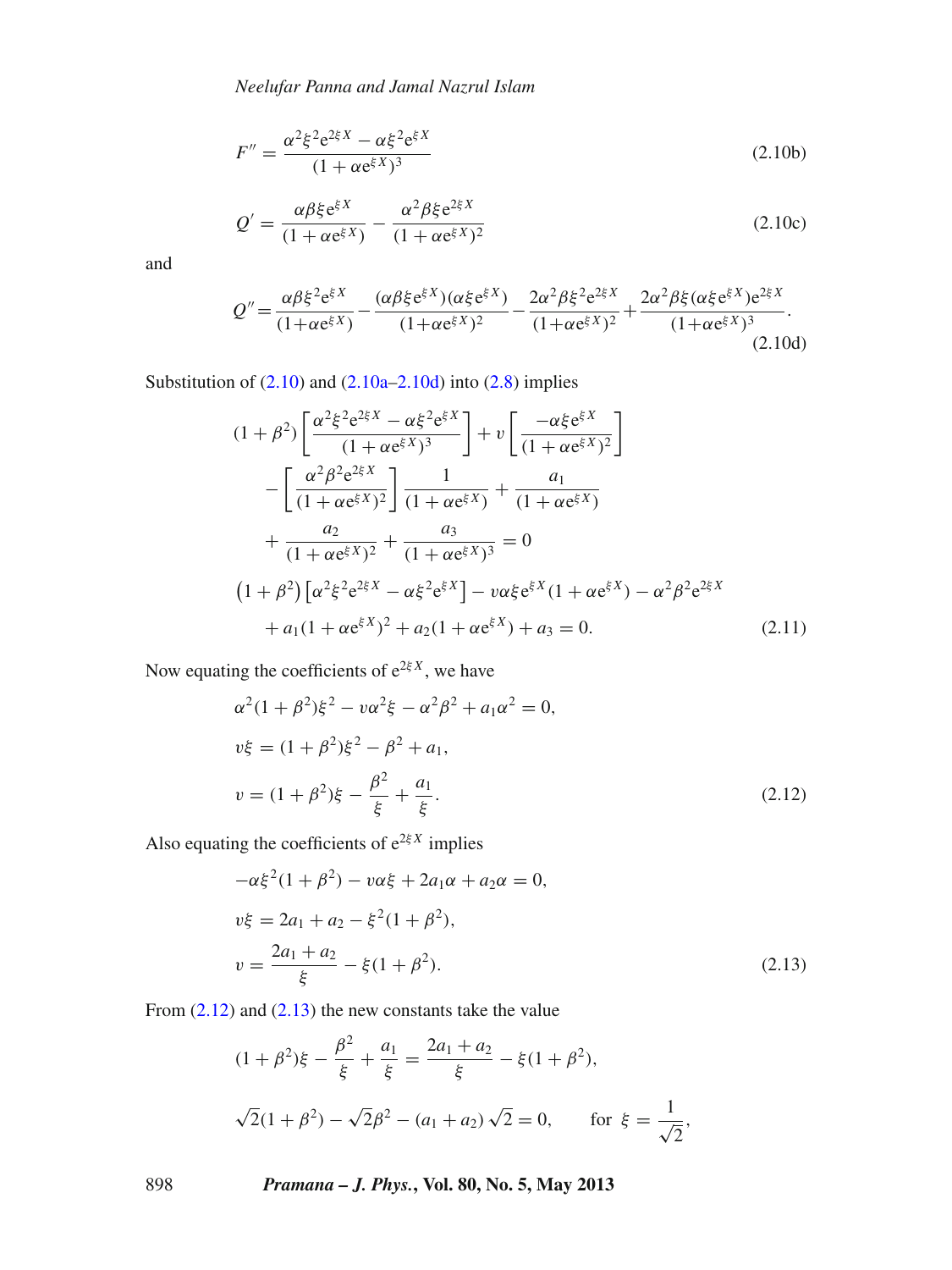$$
\sqrt{2}[1 - (a_1 + a_2)] = 0.
$$
  
\n
$$
\therefore a_1 + a_2 = 1.
$$
\n(2.14)

From eq.  $(2.11)$ , by equating the constant coefficient, we have

$$
a_1 + a_2 + a_3 = 0.
$$
  
\n $\therefore a_3 = -1.$  (2.15)

Now from [\(2.12\)](#page-3-1)

$$
v = \xi + \beta^2 \left(\xi - \frac{1}{\xi}\right) + \frac{a_1}{\xi} = \frac{1}{\sqrt{2}} - \frac{\beta^2}{\sqrt{2}} + \sqrt{2}a_1.
$$
  
 
$$
\therefore v = \sqrt{2}(1 + a_1) - \frac{\beta^2 + 1}{\sqrt{2}}.
$$
 (2.16)

The speed in terms of  $\kappa$  for which a superconducting front exists can be obtained as follows:

<span id="page-4-3"></span>
$$
v = 2\sqrt{2} - \frac{1}{\sqrt{2}\kappa^2} \tag{2.17}
$$

for  $a_1 = 1$ .

Again, if we substitute eq.  $(2.10)$  into eq.  $(2.9)$ , the speed can take the value

<span id="page-4-1"></span>
$$
v = \frac{1}{\sqrt{2}\,\bar{\sigma}}\tag{2.18}
$$

which is the front speed in terms of dimensionless normal state conductivity.

Again, Di Bartolo *et al* used their exact solutions [\(2.7\)](#page-2-6) as a starting point for a perturbation approximation of eqs [\(2.2\)](#page-1-2) and [\(2.4\)](#page-2-1) to give a more general approach to calculate the speed. In this technique they found the selected velocity for superconducting–normal interface as

<span id="page-4-0"></span>
$$
v = \frac{1}{\sqrt{2}\,\bar{\sigma}\,Q_{\infty} + \beta_{\kappa}},\tag{2.19}
$$

where  $\beta_{\kappa}$  is the kinetic coefficient which is a function of  $\kappa$  and  $\bar{\sigma}$ . We see that for  $Q_{\infty} = 1$ and  $\beta_{\kappa} = 0$ , eq. [\(2.19\)](#page-4-0) is in excellent agreement with our result [\(2.18\)](#page-4-1).

Now it follows from solution [\(2.10\)](#page-2-4)

<span id="page-4-2"></span>
$$
\beta F = \beta \frac{1}{(1 + \alpha e^{\xi X})} = \beta \left[ \frac{1}{1 + \alpha e^{\xi X}} - 1 \right] + \beta
$$
  
= -Q + \beta,  

$$
\beta F + Q = \beta,
$$
 (2.20)

which is a more general relation than  $F + Q = 1$ , the expression [\(2.5\)](#page-2-7) of Di Bartolo *et al* [\[6](#page-6-5)].

*Pramana – J. Phys.***, Vol. 80, No. 5, May 2013** 899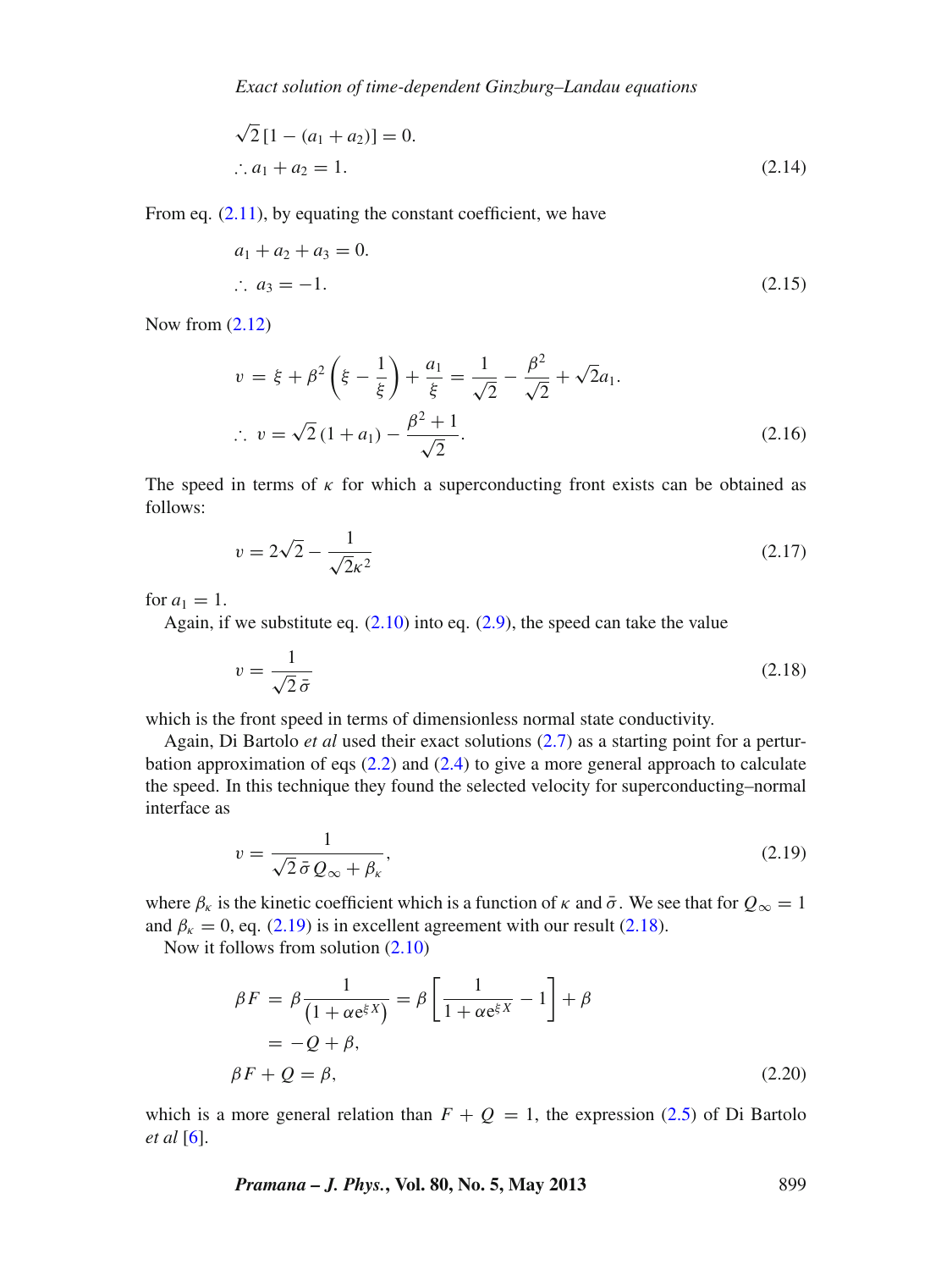## <span id="page-5-0"></span>**3. Result and discussion**

It is well known that fronts propagate in superconductor with a continuous order parameter at a unique shape and speed. We know TDGL equation is widely used to calculate the speed in various methods. We find the speed in a different manner by deriving an exact solution of TDGL equation and some properties of the solutions are discussed here.

From eq. [\(2.20\)](#page-4-2) we show that, if  $\beta = 1$ , then this equation reduces to eq. [\(2.5\)](#page-2-7) and we From eq. (2.20) we snow that, if  $p = 1$ , then this equation reduces to eq. (2.5) and we have  $\kappa = 1/\sqrt{2}$ . Substituting this value of  $\kappa$  in eq. [\(2.17\)](#page-4-3) gives  $v = \sqrt{2}$ , which is fully in agreement with Di Bartolo *et al* value of front speed.

Finally, we analyse the profile of the order parameter, vector potential and magnetic Finally, we analyse the profile of the order parameter, vector potential and magnetic field for constant velocity solution. For a set of dimensionless parameters  $\kappa = 1/\sqrt{2}$ ,  $\bar{\sigma} = 1/2$  and  $v = \sqrt{2}$ , we plot a graph for new solution for the constant,  $\alpha = 15$ . We choose the value of *X* as  $-20 \le X \le 20$ . This is shown in figure [1.](#page-5-1)

3.1 *Results for*  $\alpha = 15$ ,  $\kappa = 1/\sqrt{2}$ ,  $\bar{\sigma} = 1/2$ ,  $v = \sqrt{2}$ 

Taking these values, the solutions  $F(X)$  and  $O(X)$  of [\(2.10\)](#page-2-4) become

$$
F(X) = \frac{1}{1 + 15e^{X/\sqrt{2}}},
$$
\n(2.21)

$$
Q(X) = \left[\frac{15e^{X/\sqrt{2}}}{1 + 15e^{X/\sqrt{2}}}\right],
$$
\n(2.22)

and

$$
Q'(X) = \frac{15e^{X/\sqrt{2}}}{\sqrt{2}\left(1 + 15e^{X/\sqrt{2}}\right)^2}.
$$
\n(2.23)

<span id="page-5-1"></span>

**Figure 1.** The graph showing the values of order parameter, vector potential and the **Figure 1.** The graph showing the values of order parameter, vector potential and the field for the front moving with speed  $v = \sqrt{2}$  while  $\kappa = 1/\sqrt{2}$ ,  $\bar{\sigma} = 1/2$  are in dimensionless unit and the constant  $\alpha = 15$ .